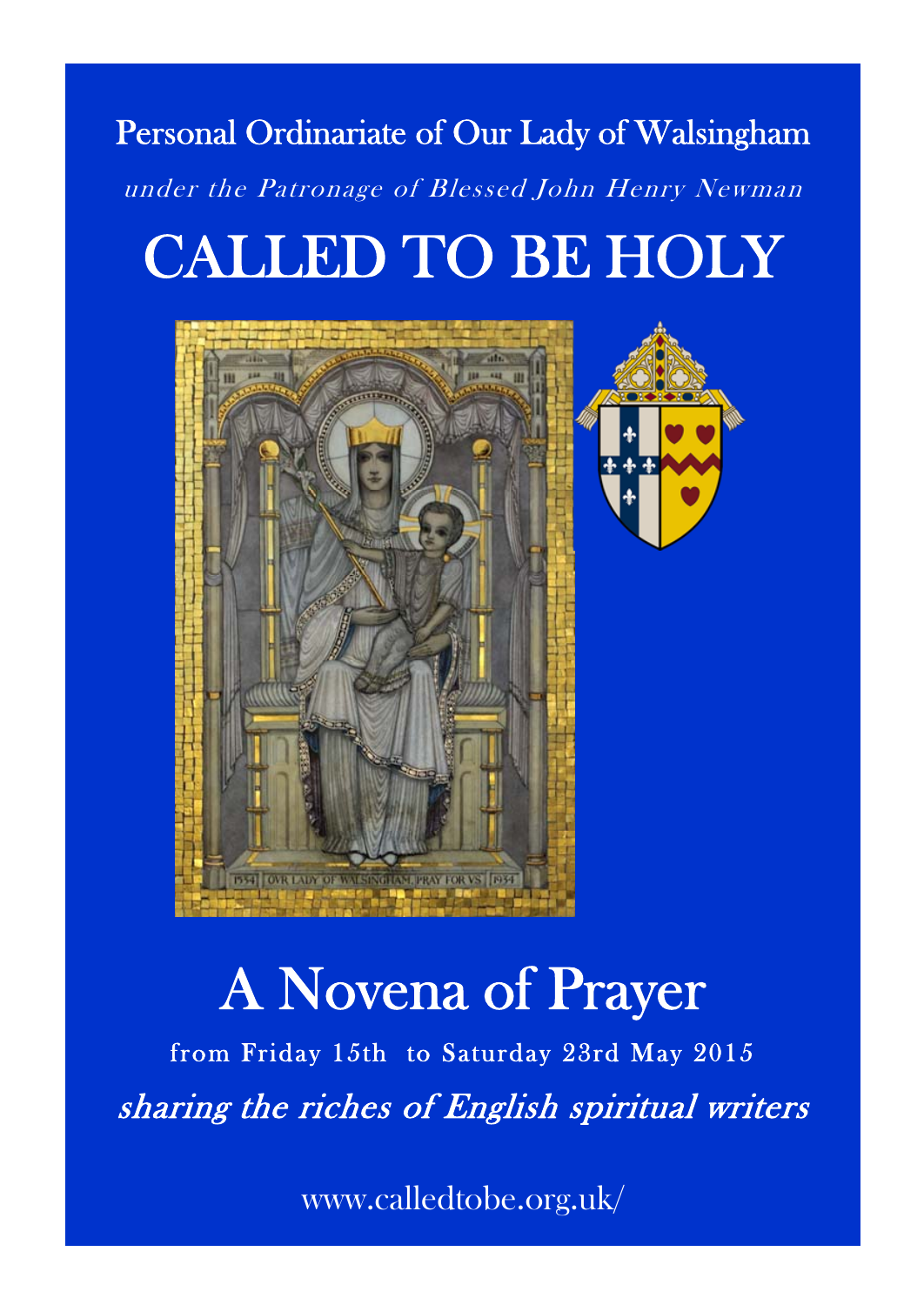#### A SHORT OFFICE

- V/. O God, make speed to save us.
- R/. O Lord, make haste to help us.

 Glory be to the Father and to the Son, and to the Holy Spirit:

 As it was in the beginning, is now and ever shall be, world without end. Amen. (Alleluia.)

#### PSALM

Note: In listing the psalms we have placed the number according to Coverdale's psalter first, with the Breviary numbering in (brackets).

#### READING FROM THE AUTHOR'S WORKS

#### Silent reflection

Our Father ….

#### COLLECT for the appropriate day of the Novena

Continued on page 23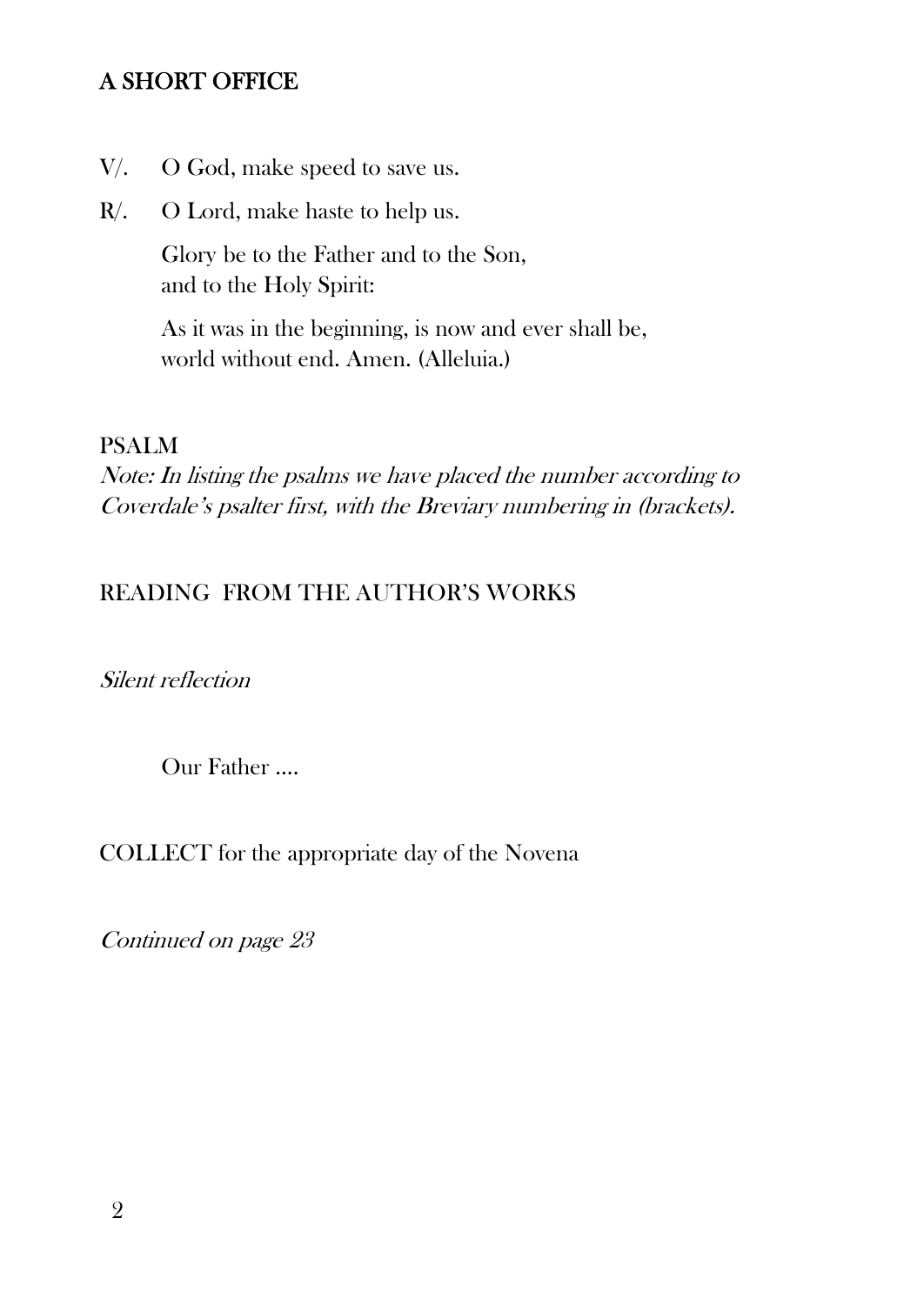#### **ST.** ANDREW'S CHURCH HALL **EXECUTE** INTRODUCTION

For the nine days of the *Called to be Holy* Novena, we have made a selection from the many holy men and women who form part of the heritage of English disability and and start and and garden area. The comparison of the start garden area. intend by means of the website to explore the spirituality (the *genuine* Celtic  $\frac{1}{\sqrt{1}}$ Christianity. The fact that they are all 'English' does not, we hope, exclude stuff) from the northern and western parts of the British Isles at some future date.

**Some of our spiritual writers come from before the divisions of the 16<sup>th</sup><br>contunity and some from the Church of England after it hed been separated** from communion with the See of Rome. Our patron Blessed John Henry God's grace was led into the fullness of communion in the worldwide Church. century, and some from the Church of England after it had been separated Newman began his life, like many of us, within the Church of England but by

Some of the extracts selected will be very familiar, others less so. The  $C$ Newman which is his own much-loved 'O Lord, support us ... '. They are an attempt to use the form of the English Collect which has a particular resonance Some of the extracts selected will be very familiar, others less so. The Collects are our own composition, with the exception of that for Blessed John Henry among Anglicans, and to include words and images from the particular writer.

The daily provision of this booklet may be used in many different ways. Some will pray it formally, using the Short Office provided on the inside front and back covers. Others may wish to incorporate the material into their own daily prayers, or at the end of the Divine Office. Some will carry the booklet with them, to read on the bus to work or during their lunch break. We hope that we shall all be inspired by our great tradition of English spiritual writers across the centuries.

Antonia Lynn

Scott Anderson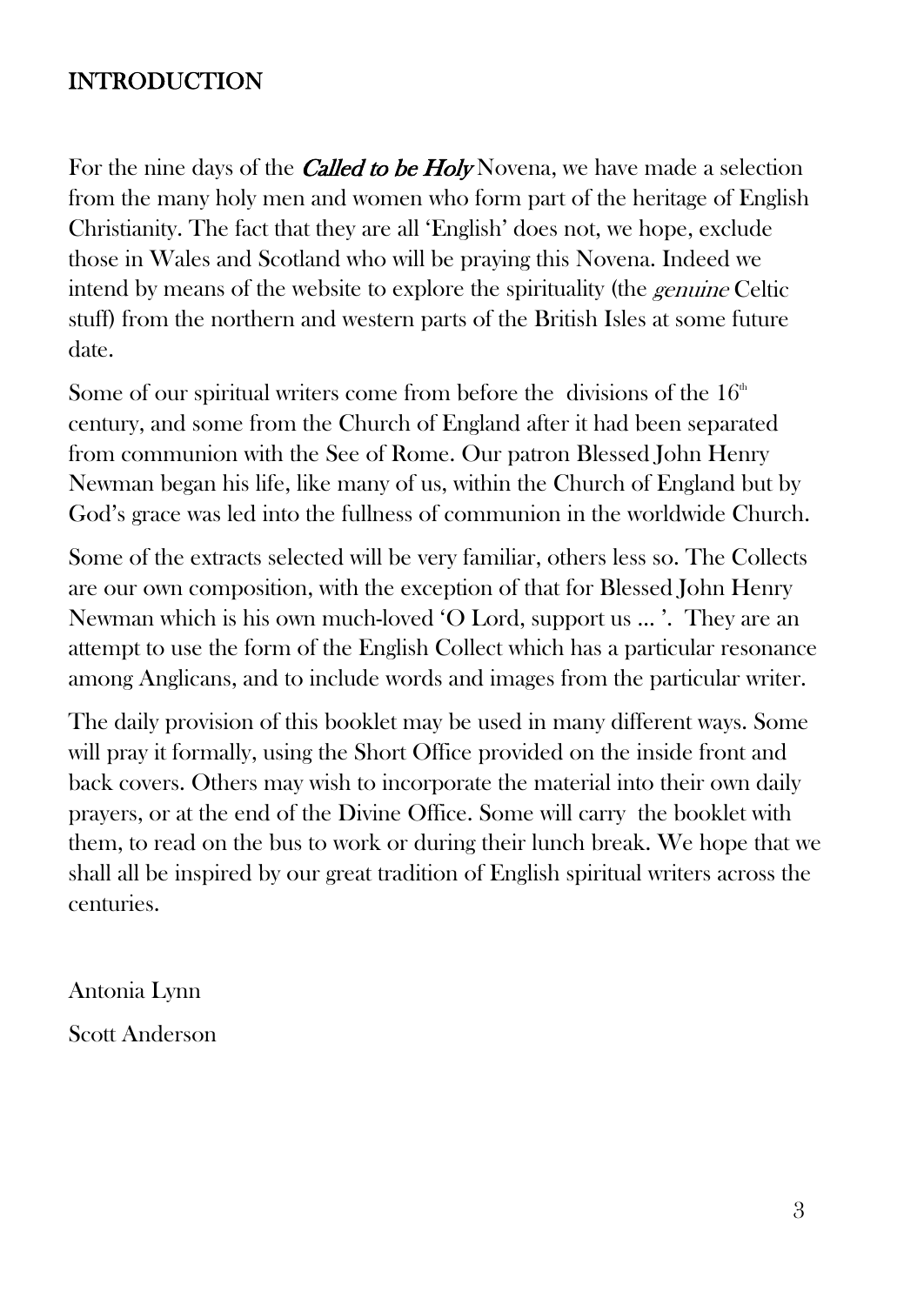#### THE DREAM OF THE ROOD (8th C)

The Dream of the Rood *is perhaps one of the earliest works of Old English* literature, possibly written in the eighth century by an unknown poet. It recounts a dream in which the narrator sees a tree - the Cross - resplendent with jewels, but also stained with blood, that stands at the centre of the earth. The Cross tells the dreamer its story: wounded like its Lord by the cruel nails and enduring the mocking with him, it stands firm as the throne of the heroking, the incarnate God, who willingly embraces suffering and triumphs over it to redeem the whole world.

PSALM 47 (46) O Clap your hands together, all ye people

There they bore me, the men, on their shoulders, then on a hill they stood me; there many foes fastened me. Then I saw the Lord of all mankind come quickly and eagerly, for his will was to climb me. There, I dared not break or bow down against the Lord's words, when I saw the earth quake. I could have felled all the enemies, but still I stood fast. He stripped himself then, the young hero (that was God Almighty!), steadfast and strong. He mounted my high gallows, and many there saw his valour: his desire was to set mankind free. I trembled at the hero's embrace, but still I dared not bow down to the earth, or fall to the ground, but I had to stand fast. I was raised as a Cross: I held high the mighty King, Lord of the heavens.

(The Dream of the Rood, 30-45)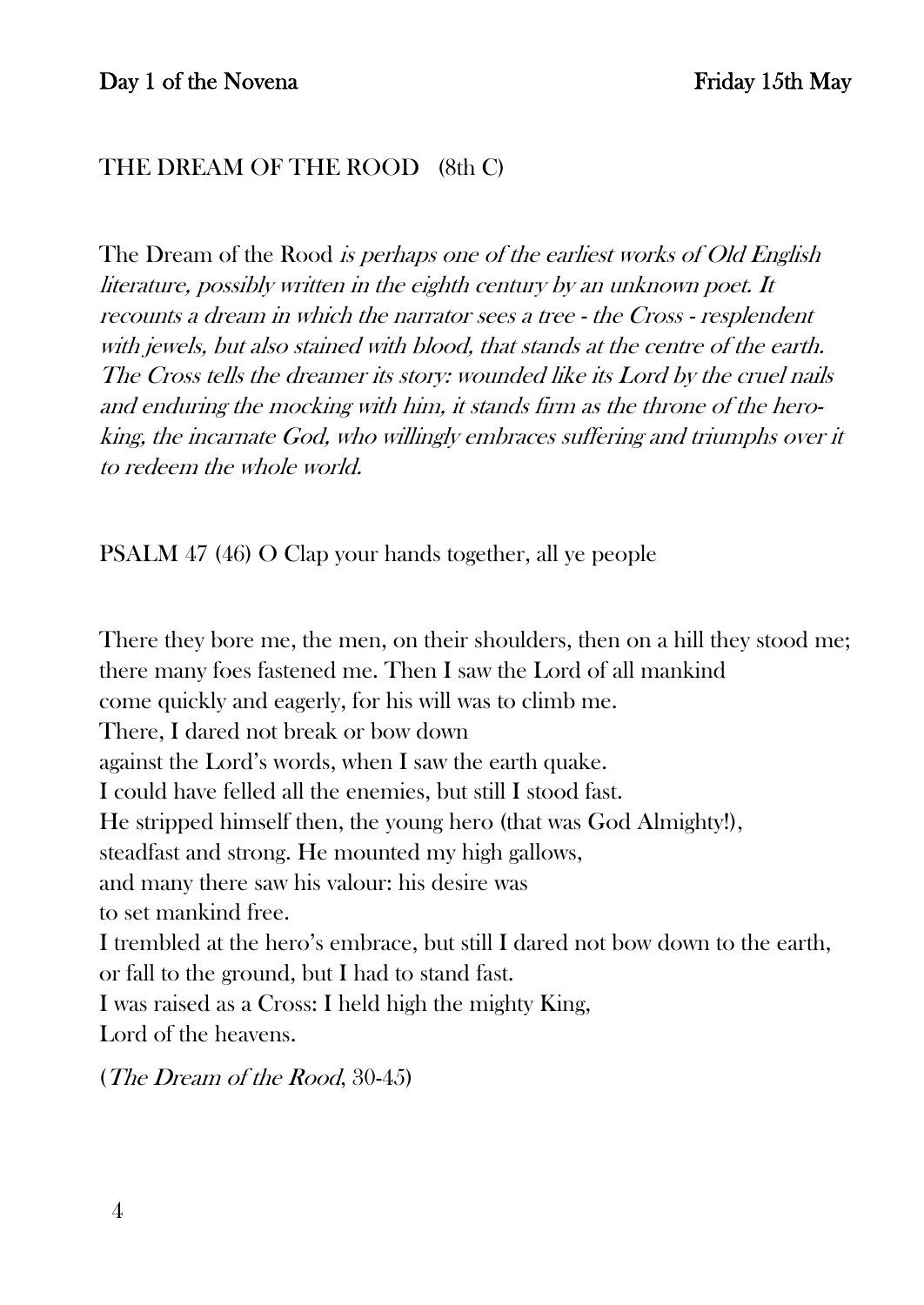Lord Jesus Christ, our hero and King who embraced the Cross to set all mankind free; give us grace to share your suffering with courage; keep us rooted in your love and steadfast in our faith, that we may proclaim your kingdom to the world, Lord of the heavens and all creation, who live and reign with God the Father in the unity of the Holy Spirit, one God, for ever and ever. Amen.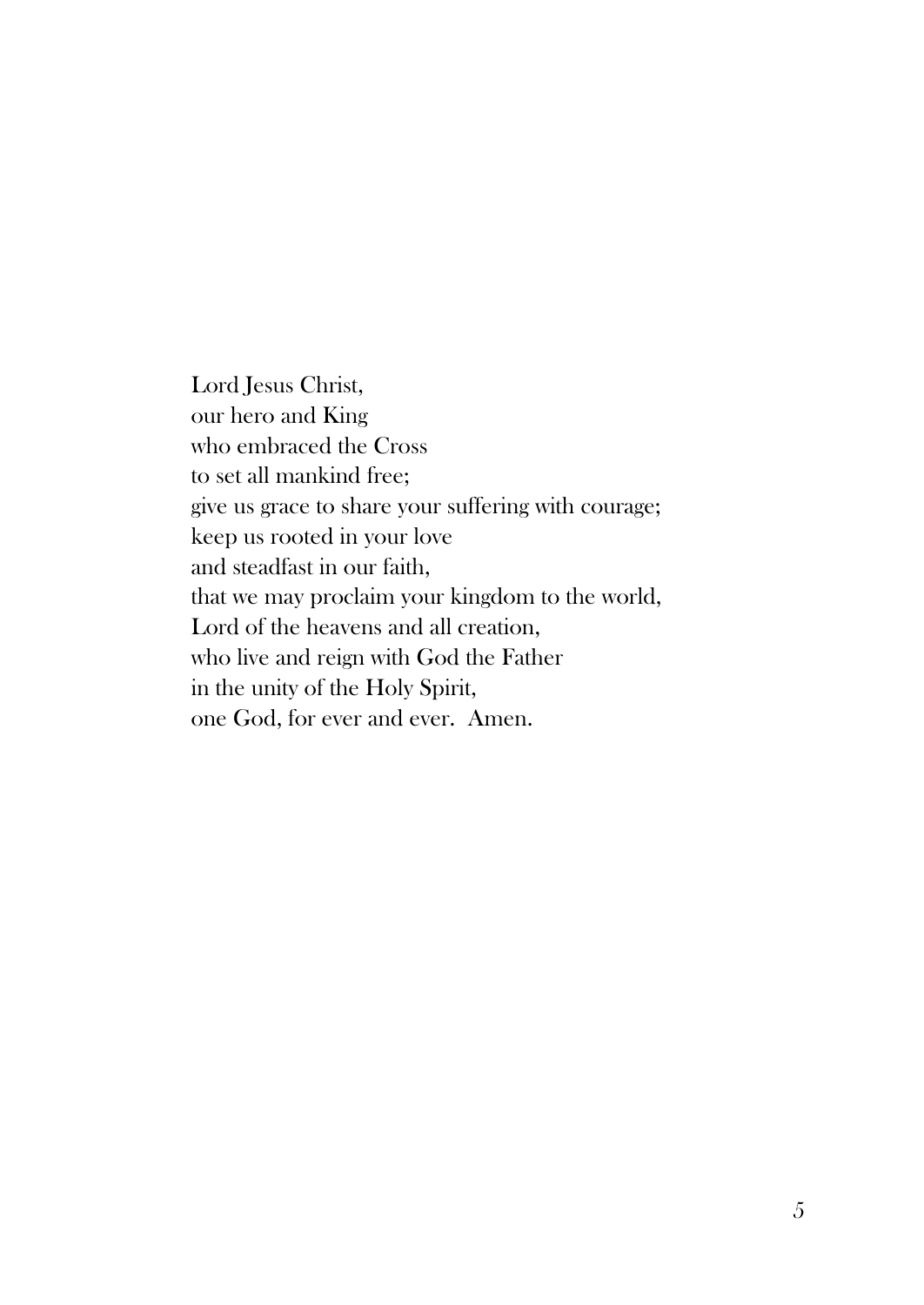#### HILDA (c614-680) AND CÆDMON OF WHITBY

Hilda grew up at the court of her uncle, King Edwin, and was baptised and educated by St Paulinus. She entered religious life at the age of thirty-three, and in 657 she founded a double monastery of monks and nuns at Whitby, which soon became a famed centre of learning. Bede tells us that she 'began immediately to order it in all things under a rule of life, according as she had been instructed by learned men; for Bishop Aidan [of Lindisfarne], and others of the religious that knew her, frequently visited her and loved her heartily, and diligently instructed her, because of her innate wisdom and love of the service of God.'

Hilda's connection with St Aidan strengthened her great love of the Irish Christian tradition, but she was also passionate about the unity of the Church. In 664 she hosted the Synod of Whitby where her guidance helped ensure that the Northumbrian Church came to follow the authority of Rome in such matters as the dating of Easter.

She was known by all as 'Mother': among those she encouraged was the illiterate shepherd (or cow-herd) Cædmon, 'joyfully recognising the grace of God in the man', as Bede says. Cædmon's divinely inspired song of praise for the Creator is the gift of them both to the Church:

PSALM 8 O Lord our Governor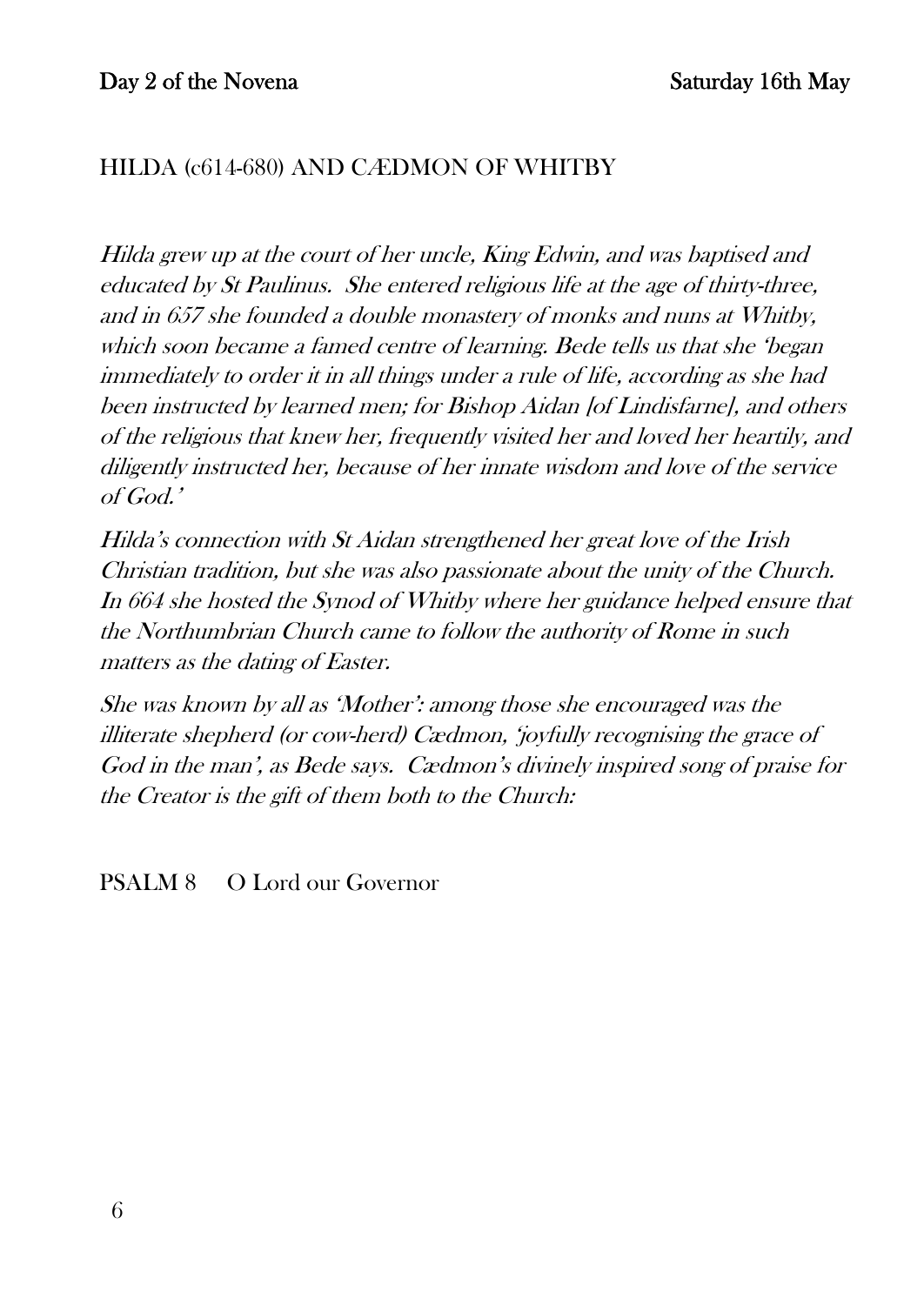Now we must honour the guardian of heaven, the might of the architect, and his purpose, the work of the Father of glory as he, the eternal Lord, established the beginning of wonders; he first created for the children of men heaven as a roof, the holy Creator Then the guardian of mankind, the eternal Lord, afterwards appointed the middle earth, the lands for men, the Lord almighty.

(Bede: Ecclesiastical History of England, Chapter 24)

Almighty and eternal Lord, Father of glory and guardian of mankind, may we gladly see your grace in one another. Fill us with praise for the wonders you have created in the world you have made for us to live in, that we may joyfully work and pray for the unity of your Church and of all your children beneath the roof of heaven; through our Lord Jesus Christ, your Son, who lives and reigns with you in the unity of the Holy Spirit, God, for ever and ever. Amen.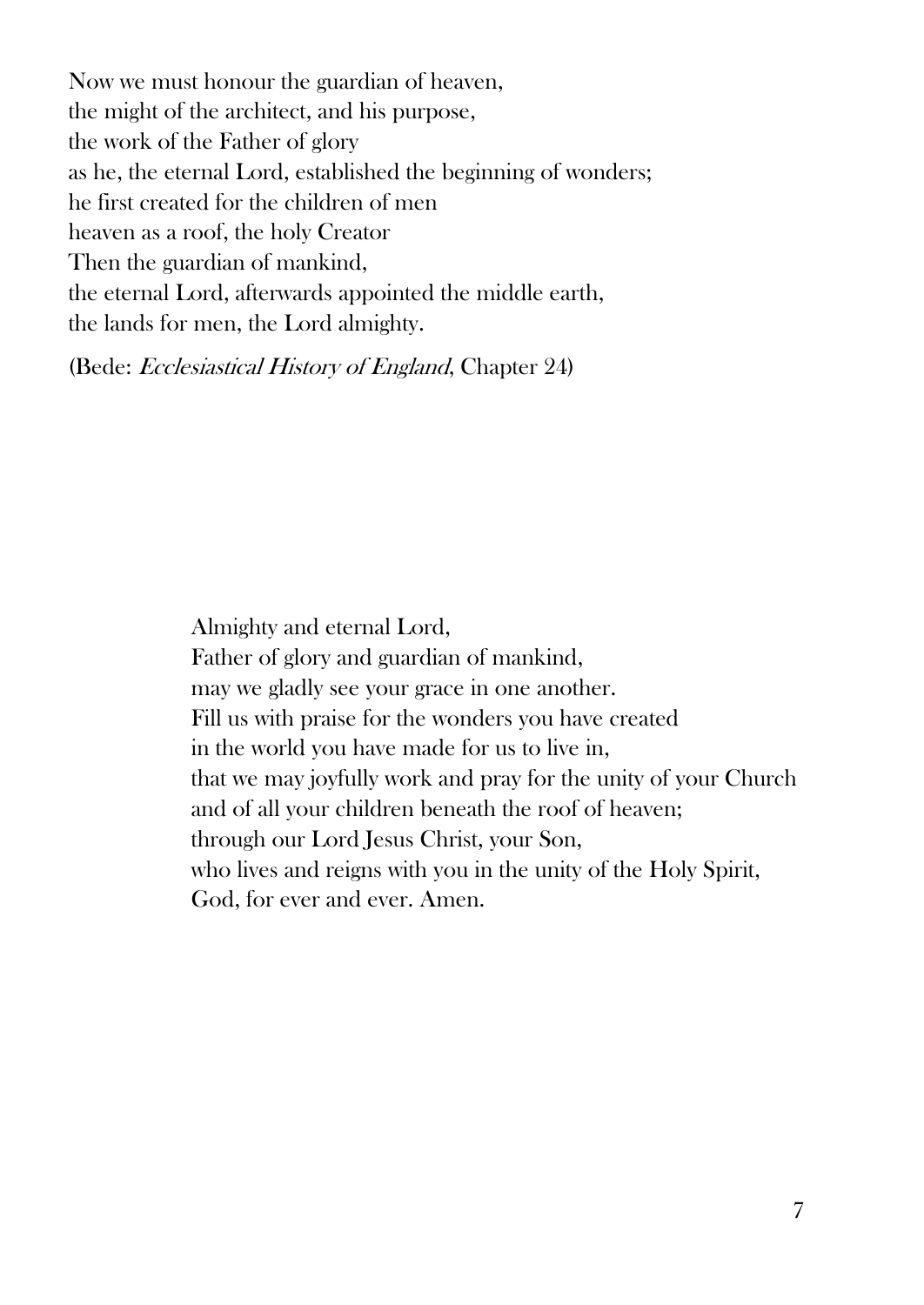#### THE CLOUD OF UNKNOWING (late 14th C)

The Cloude of Unknowyng was written in Middle English in the second half of the 14th century by an anonymous author, sometimes thought to be a Carthusian (Michael Ramsey, whom we shall meet later in these pages, believed the author to be a woman). It is a guide for a young person who desires to grow in the contemplative life. The work draws on the ancient mystical tradition of the via negativa, saying of God that 'by love he may be caught and held, but by thinking never'. The seeker is advised that God's grace is always utterly undeserved: we must strip away all intellectual desire for knowledge and control and be content to wait meekly in 'unknowing' for the gift of contemplative prayer, which is described as 'God's work' in us. It is to be truly 'oned' with God.

In the words of Chapter 32: 'And this meekness obtaineth to have God himself mightily descending, to venge thee of thine enemies, for to take thee up, and cherishingly dry thine ghostly eyen; as the father doth the child that is in point to perish under the mouths of wild swine or wode [furious] biting bears.'

Evelyn Underhill wrote: 'for the author of the Cloud all human virtue is comprised in the twin qualities of Humility and Charity. He who has these, has all.'

PSALM 131 (130) Lord, I am not high-minded

Beware of pride, for it is a blasphemy against God's gifts, and makes sinners bold. If you were truly meek, you would know in your heart what I say about this work: that God gives it freely without any of our deserving… Consider yourself as blind, and let go of any hankering after knowledge, for that would hinder rather than help you. It is enough for you to feel yourself stirred by something you could never understand, and to have no thoughts about anything under God; let your whole intention be directed nakedly towards God. If this is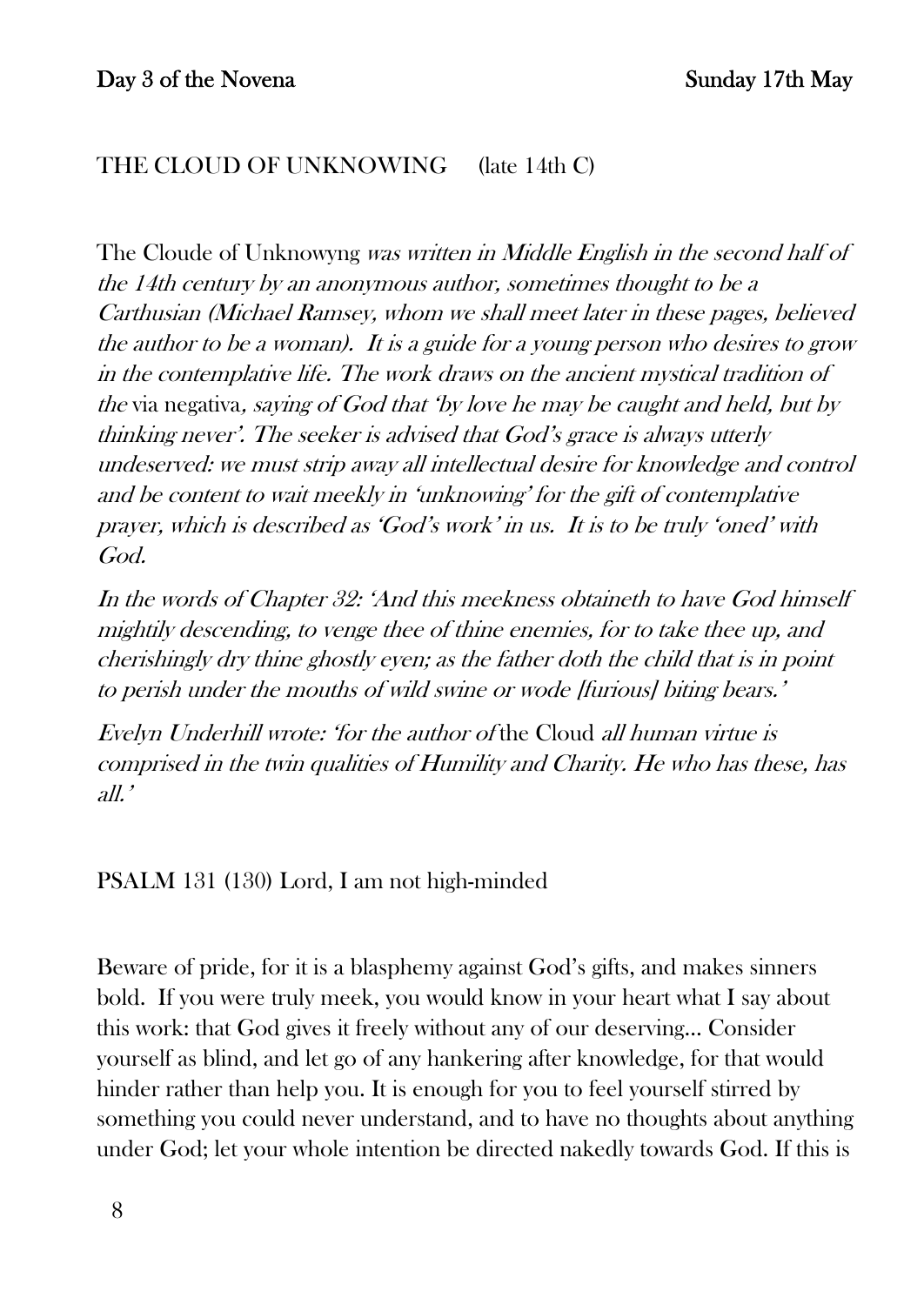your experience, you may be certain that it is God alone who stirs your will and your desire directly by himself, without any intermediary means either on his part or yours. And do not be afraid, for the devil can never come as near you as this. He can never act so intimately and directly on a person's will, however subtle a devil he may be.

(Cloud of Unknowing, Chapter 34)

#### O God

you are hidden from our thinking but not from our loving, yet nothing in us is hidden from you.

Work your grace in us; stir our hearts with your love,

that in humility and charity we may find ourselves at one with you in the heart of Christ your Son,

who by his Godhead and his manhood together is our truest judge;

who lives and reigns with you in the unity of the Holy Spirit, God, for ever and ever. Amen.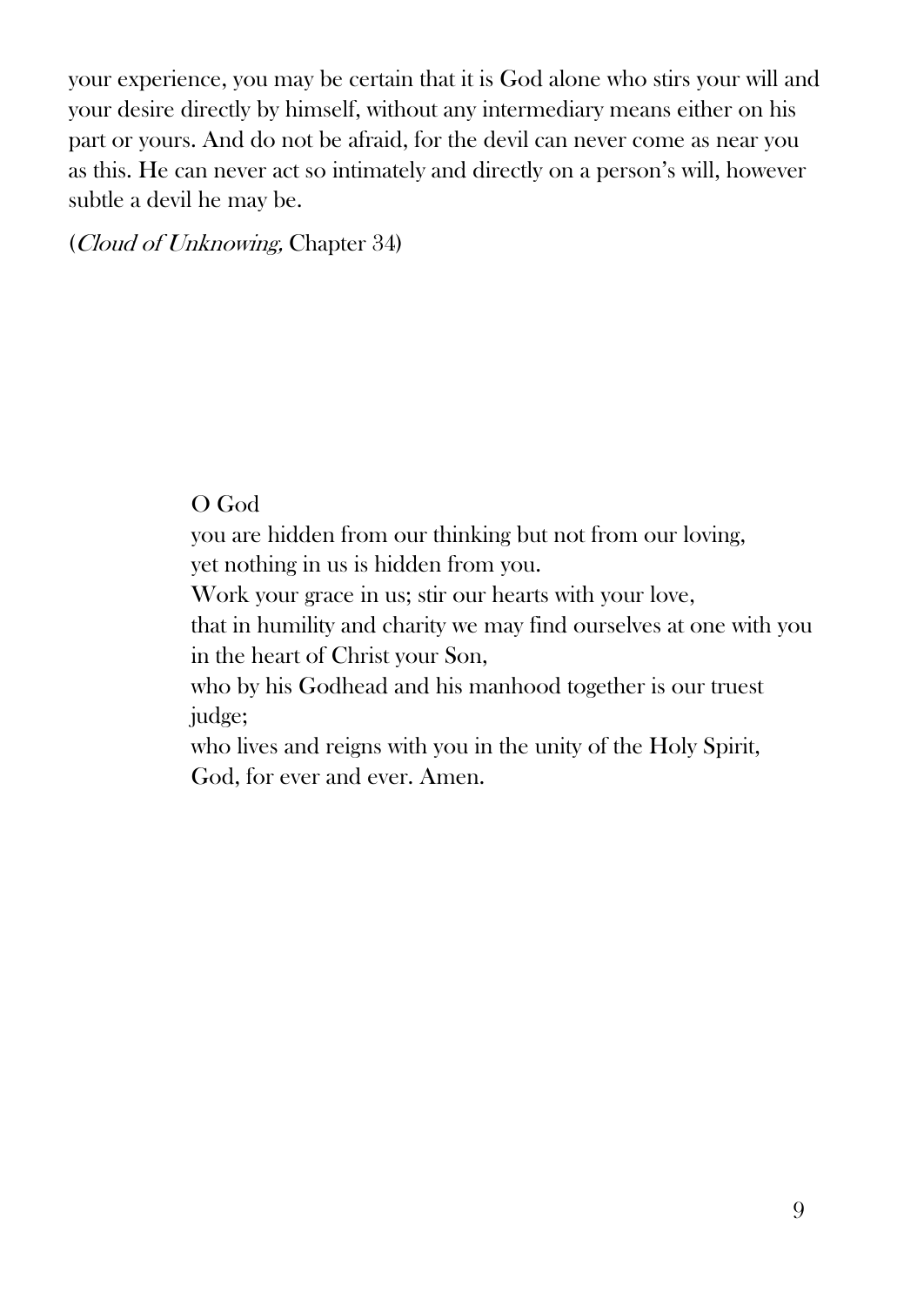#### JULIAN OF NORWICH (c1342-1416)

She was born around the year 1342 but little is known of the life of Julian – even her name is taken from the church to which her anchorite cell was attached. She appears to have come from a comfortably-off family at a time when Norwich was the second largest city in England. At the age of 30, while still at home, Julian suffered a severe illness from which she was expected to die. During her illness she experienced mystical visions of Jesus Christ, and on her recovery on 13 May 1373 she immediately set down the content of these visions in the Revelations of Divine Love.

Some twenty to thirty years later she wrote a longer treatise, explaining the theology behind the visions. Her writings were not widely known in mediaeval England, and indeed it was not until the second half of the 2oth century that she became popular. Some of this popularity may be ascribed simply to the fact that she was a woman, and her writings are the earliest by a woman known in English literature. Rather more important for us is her essential optimism about God and humanity, sin and forgiveness, in an age of terrible suffering, when sickness was widely regarded as divine punishment. She is not a 'universalist' in the modern sense of that word but poses the question made famous in the  $20<sup>th</sup>$ century by Hans Urs von Balthasar, 'Dare we hope that all men will be saved?'

PSALM 80:1-7 Hear, O thou Shepherd of Israel

I saw that [our Lord] is to us everything which is good and comforting for our help. He is our clothing, who wraps and enfolds us for love, embraces us and shelters us, surrounds us for his love, which is so tender that he may never desert us. And so in this sight I saw that he is everything which is good, as I understand.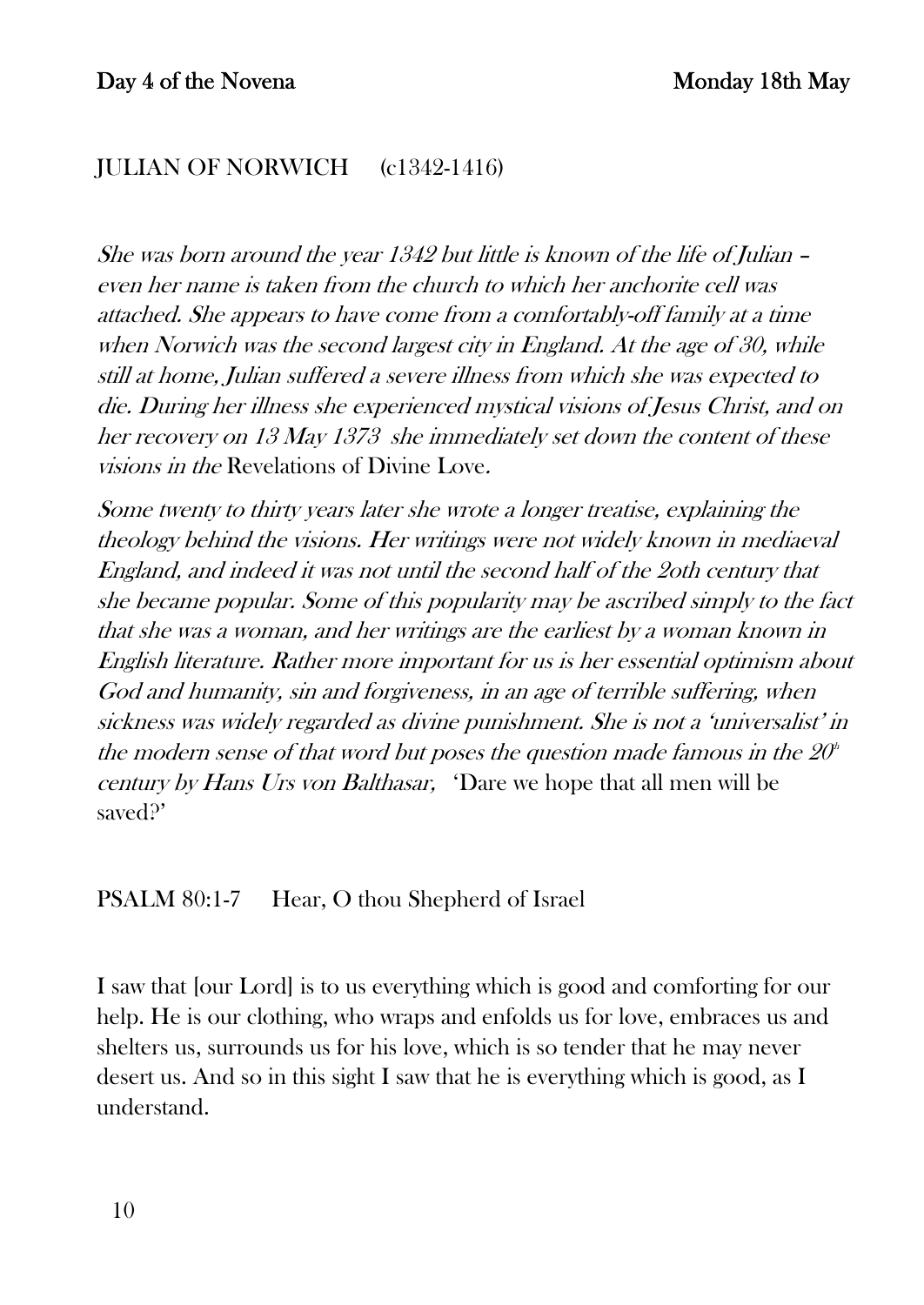And in this he showed me something small, no bigger than a hazelnut, lying in the palm of my hand….

In this little thing I saw three properties. The first is that God made it, the second is that God loves it, the third is that God preserves it. But what did I see in it? It is that God is the creator and protector and the lover. For until I am substantially united to him, I can never have perfect rest or true happiness, until, that is, I am so attached to him that there can be no created thing between my God and me.

> Heavenly Father, reveal to us the wonder of your divine love, that with Julian of Norwich we may know that you have made us, that you love us, and that you preserve us in your love, holding us and all creation in the palm of your hand. To you be glory, our Creator, Protector and Lover, Father, Son and Holy Spirit, One God world without end.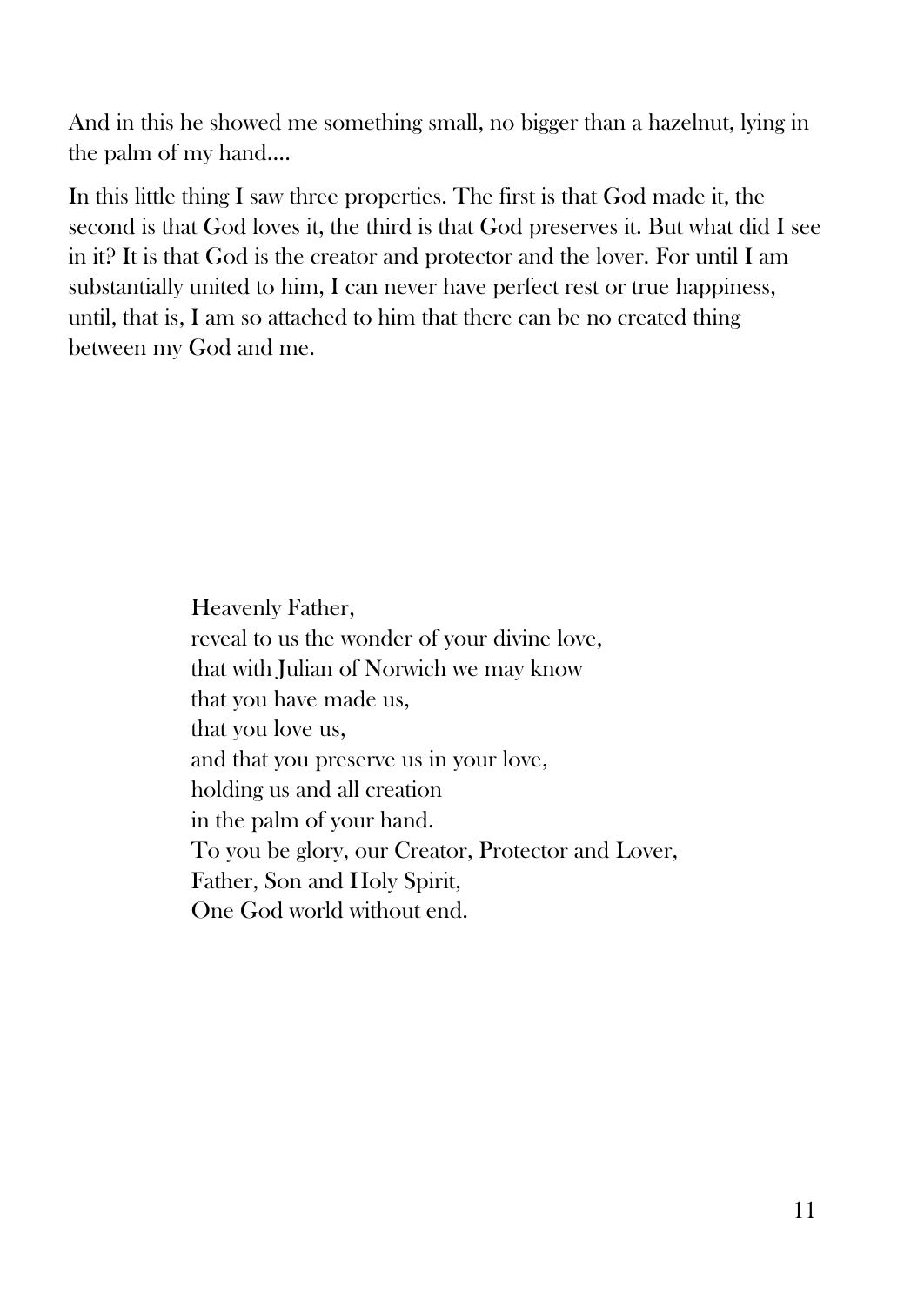#### LANCELOT ANDREWES (1555-1626)

Born soon after the break with Rome, Lancelot Andrewes was ordained to the ministry of the Church of England in 1580. A noted linguist and preacher he was by 1601 Dean of Westminster. During the reign of King James I he was successively Bishop of Chichester, Ely and Winchester, and oversaw the compiling of the Authorised Version of the Bible.

PSALM 138 (137) I will give thanks to thee, O Lord, with my whole heart

He must dwell  $\dot{m}$  us; and in us he will 'dwell' if the fruits of his Spirit be found in us. And of his fruits the very first is love. And the fruit is as the tree is. For he himself is love, the essential love, and love-knot of the undivided Trinity.

Now to work love, the undoubted both sign and means of his dwelling, that better way, or how sooner wrought, than by the sacrament of love, at the feast of love, upon the feast-day of love; when love descended with both his hands full of gifts for very love, to take up his dwelling with us?

You shall observe: there ever was and will be a near alliance between 'the gifts he sent' and the 'gifts he left us'. He left us the gifts of his body and blood. His body broken, and full of the characters of love all over. His blood shed, every drop whereof is a great drop of love. To those which were sent, these which were left, love, joy, peace, have a special connatural reference, to breed and to maintain each other. His Body the Spirit of strength, his blood the Spirit of comfort; both the Spirit of love.

Lancelot Andrewes – A Whitsunday Sermon 1614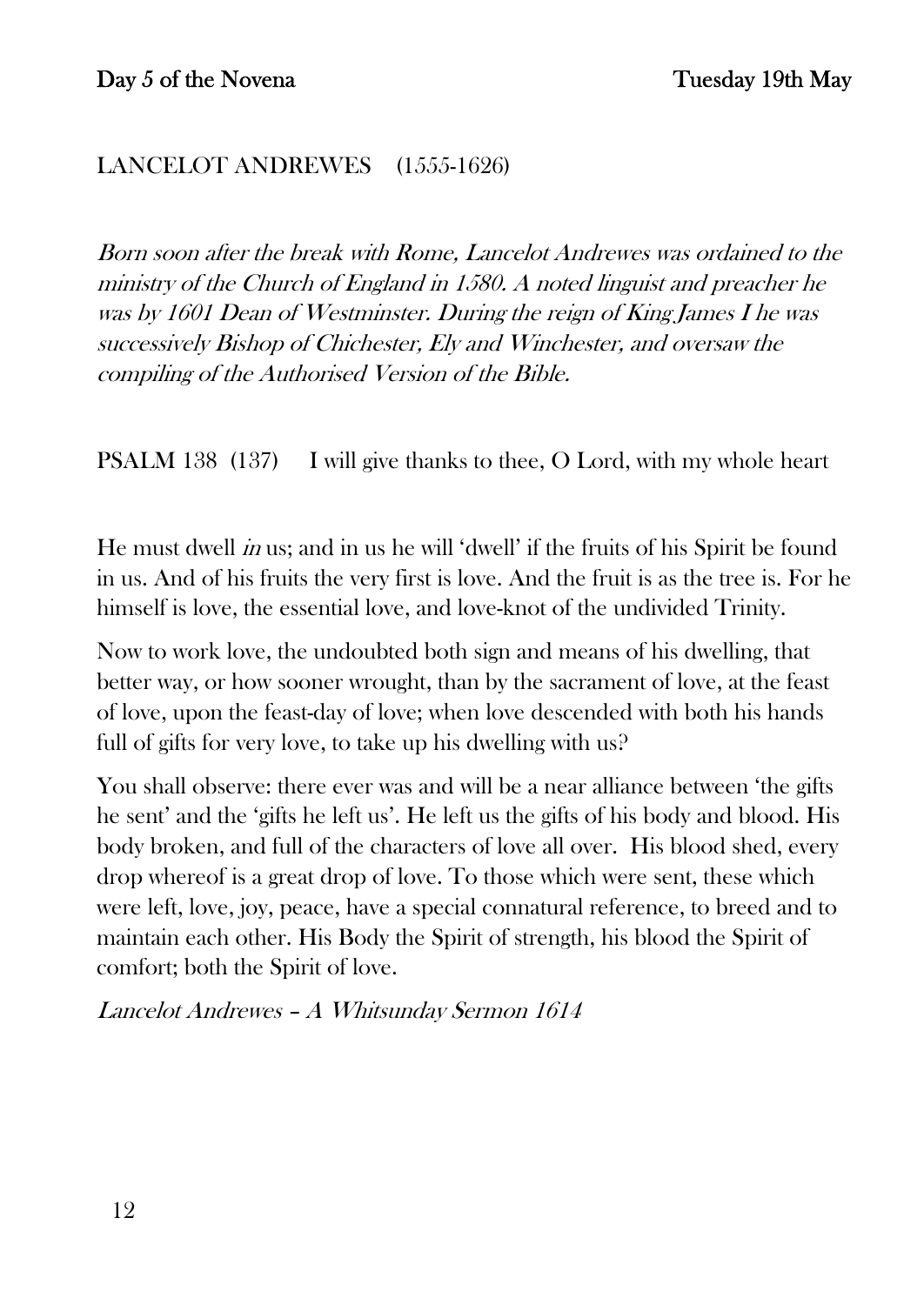Lord Jesus Christ, you have given us the great benefit of the Eucharist, to be for us a showing forth of your death, a participation of the Spirit, the cleansing of stains, healing of the sickness of the soul, renewal of the covenant, provision for the journey of life, a seal of faith, fullness of wisdom, bond of charity, an armour of endurance, confidence of prayer, and a pledge of resurrection. So deepen our love of this Most Holy Sacrament and unite your faithful people in One Body, for your name's sake, Jesus Christ our Lord.

(A prayer based upon his Thanksgiving for the Eucharist in Preces Privatae by Lancelot Andrewes.)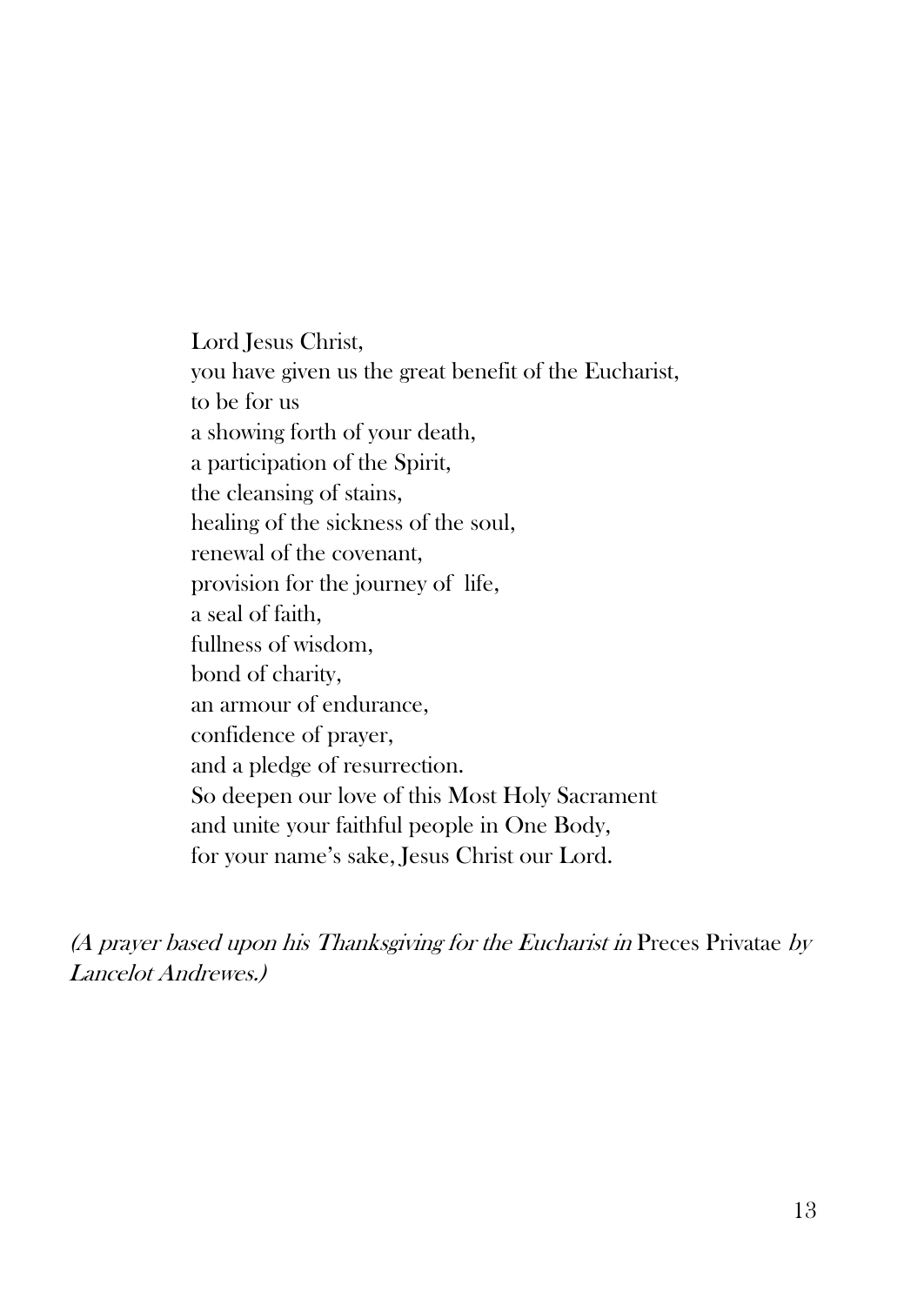#### THOMAS KEN (1637-1711)

Born at Little Berkhamstead in Hertfordshire, Thomas Ken was for a time tutor at Oxford, before his ordination in the Church of England in 1662. After serving in a number of parishes, he became Prebendary of Winchester, and chaplain to the Bishop. During this time he began to write the hymns for which he is best remembered, including 'Awake my soul and with the sun', for use in the morning, and 'Glory to thee, my God, this night' for the evening.

In 1680 King Charles II appointed Ken one of his chaplains. Although popular with the King, Ken refused to provide accommodation for Nell Gwynne, the King's mistress, in his house in Winchester. In spite of (or maybe because of) Ken's conscientiousness, Charles appointed him Bishop of Bath and Wells. Among his first duties as a Bishop in 1685 was to minister to the King on his death-bed.

In 1688 Ken was among the group of Bishops imprisoned by King James II for their refusal to read the Declaration of Indulgence which he regarded as compromising the position of the Church of England. He and his fellow Bishops were acquitted, but when Parliament replaced James with William of Orange and Mary, his wife, Ken refused to take a fresh oath to the new King and Queen. So he was deprived of his see, thus joining the ranks of the Non-Jurors. He retired to Longleat House in Somerset, and died in 1711.

#### PSALM 1 Blessed is the man that hath not walked in the counsel of the ungodly

Her Virgin eyes saw God Incarnate born, When she to Bethl'em came that happy morn; How high her raptures then began to tell None but her own omniscient Son can tell.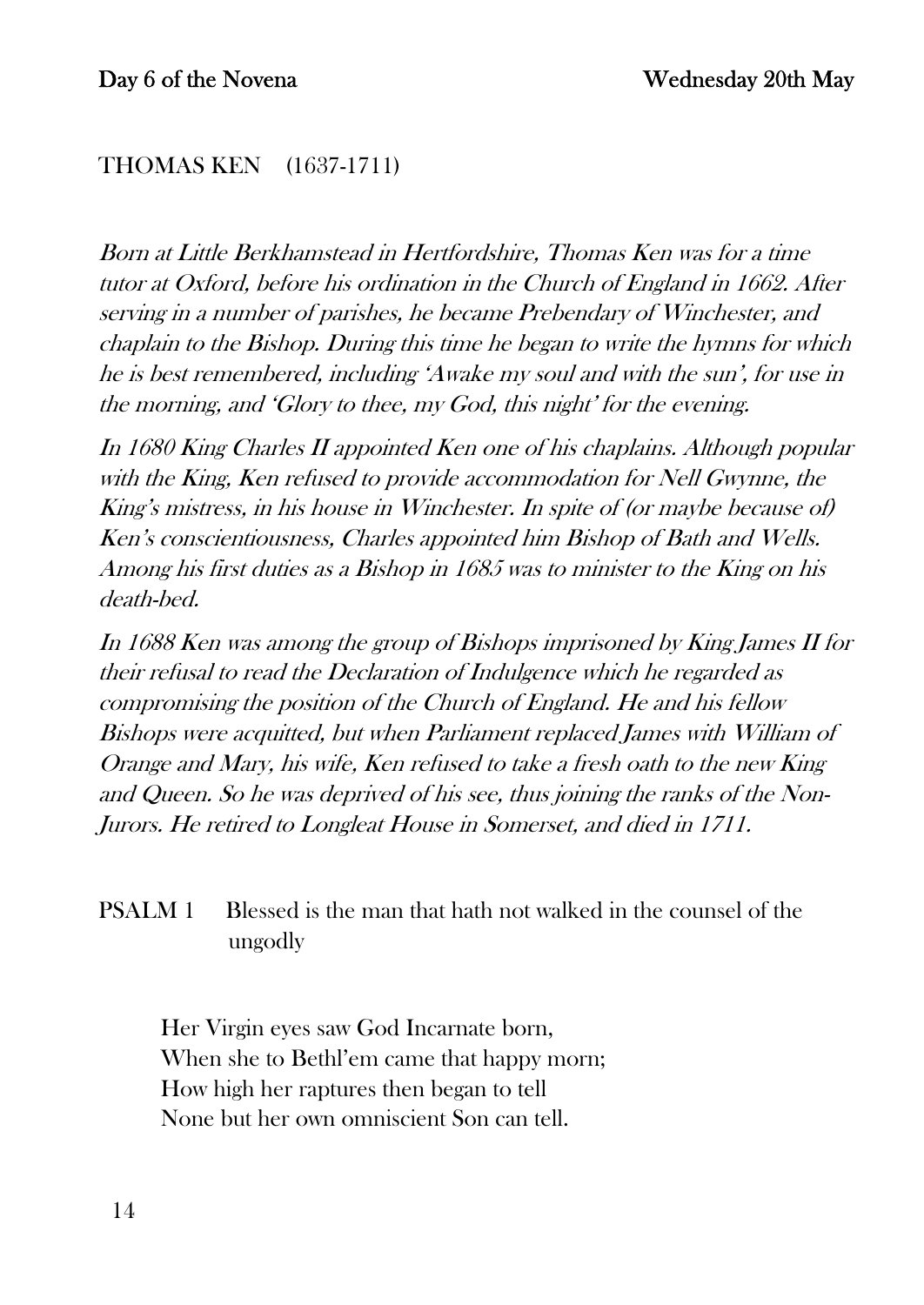The Holy Ghost his temple in her built; Cleansed from congenital, kept from mortal guilt; And from the moment that her blood was fired, Into her heart celestial love inspired.

Heaven with transcendent joys her entrance graced, Next to his throne her Son his Mother placed; And here below now she's of heav'n possess, All generations are to call her blest!

Hymn to the Blessed Virgin

Glory to you, my God, who in the time of our separation, raised up Thomas Ken, who witnessed to the holiness of Christian living even before the King and his court, and in his poetry gave praise for the Blessed and Immaculate Virgin Mary: let his example, we pray, inspire us in our living and in our devotion, and bring us all to the transcendent joys of heaven. Though Christ our Lord.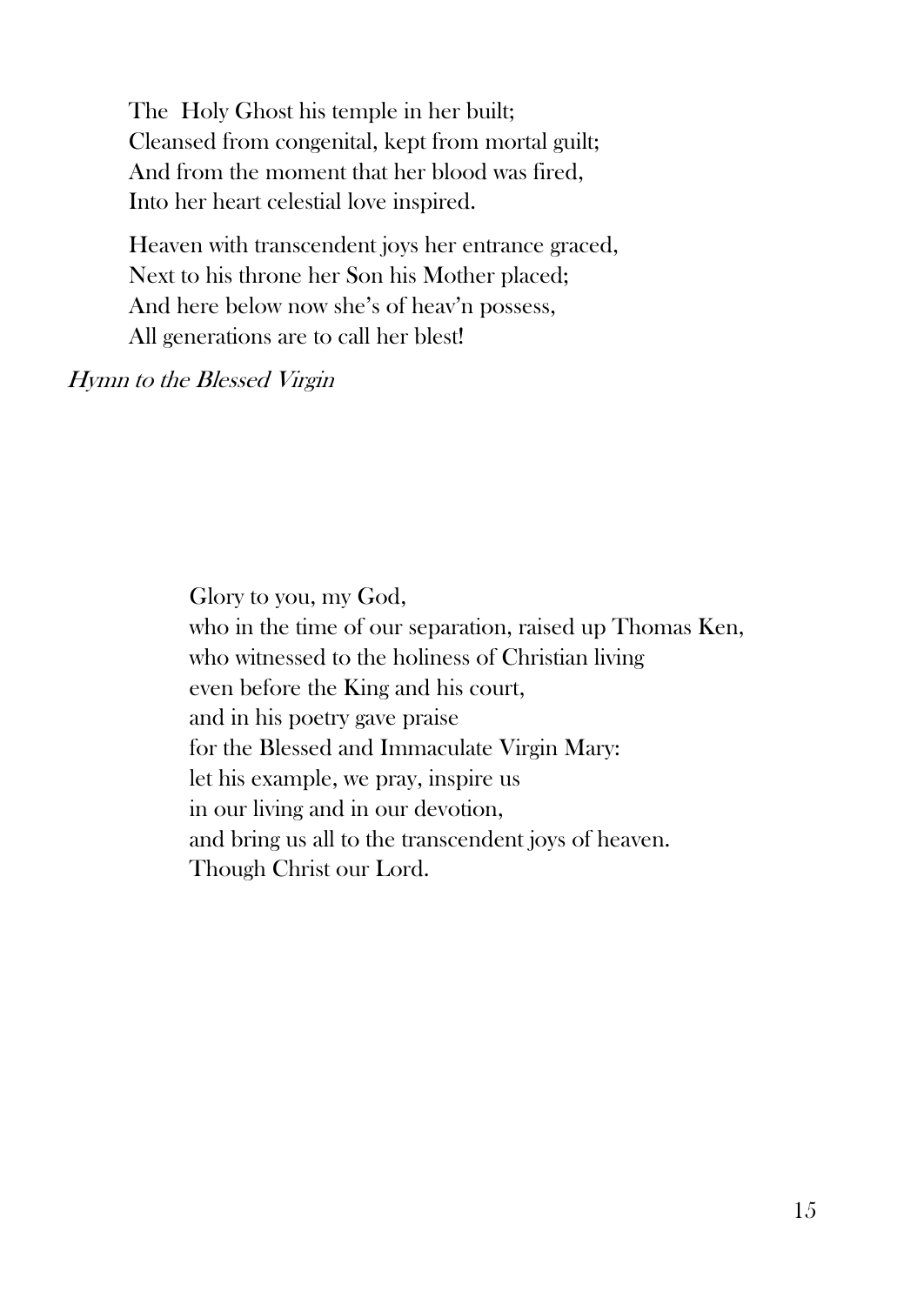#### JOHN HENRY NEWMAN (1801- 1890)

Newman was born in 1801, grew up in London where his father was a banker, and came under the influence of the Evangelical revival in his teenage years. In later years he always looked back at this is the saving of his soul, yet came to believe that Evangelicalism in rejecting the Church, opened the door to liberal interpretations of the Christian faith.

In 1821 he graduated from Trinity College, Oxford, and the following year was elected to a Fellowship at Oriel. In 1825 he was ordained a priest of the Church of England, and in 1828 became vicar of the University Church of St Mary the Virgin. Various influences (reading the early Church Fathers, for example) played on Newman as he began to move away from the Low Church party of the C of E.

On 14th July 1833 John Keble preached his famous sermon, 'National' Apostasy', which Newman later judged to be the start of the Oxford Movement, which set about restoring to the C of E discipline and doctrine in accordance with the Book of Common Prayer. The publication of the Tracts for the Times caused a furore across the country, but in time Newman came to doubt whether the middle way of the C of E (between Roman Catholicism and Protestantism) could be upheld. In 1845 he was received into the Catholic Church and ordained priest the following year in Rome. He returned to England as an Oratorian, finally settling in Birmingham. His scholarship, from both his Anglican and Catholic days, has been widely revered, as has his mastery of the English language. It has been asserted that Newman's theological thinking, not always appreciated in his lifetime, found its expression in the renewal of Catholic life with the Second Vatican Council.

PSALM 108 (107) O God, my heart is ready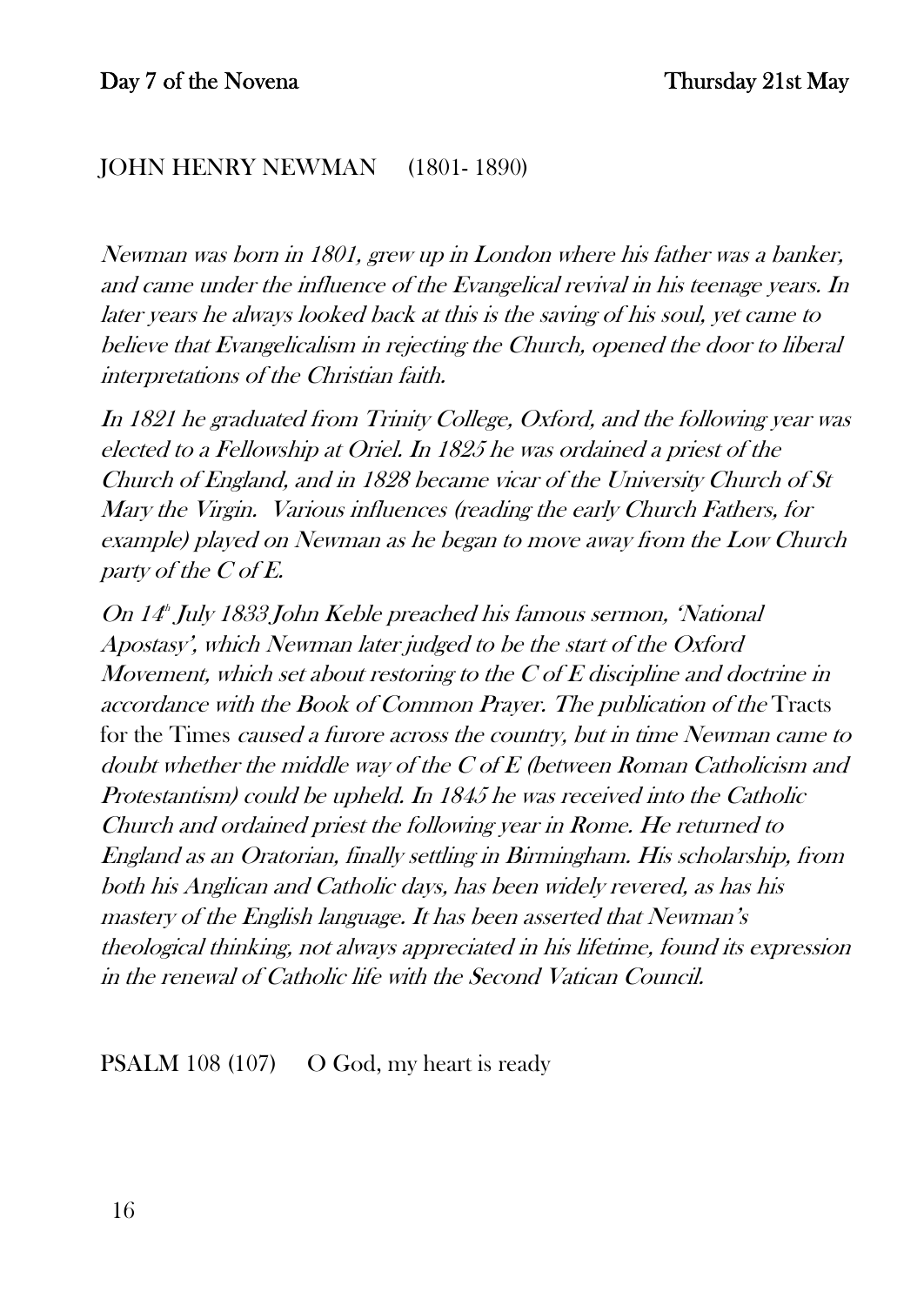In ancient times Christians all over the world began it with a morning salutation. Each man said to his neighbour, 'Christ is risen'; and his neighbour answered him, 'Christ is risen indeed and hath appeared unto Simon'. Even to Simon, the coward disciple who denied him thrice, Christ is risen; even to us who long ago vowed to obey him, and yet so often denied him before men, so often taken part with sin, and followed the world, when Christ called us another way.

'Christ is risen indeed, and hath appeared to Simon!': to Simon Peter the favoured Apostle, on whom the Church is built, Christ appeared. He has appeared to his Holy Church first of all, and in the Church he dispenses blessings, such as the world knows not of. Blessed are they in that they knew their blessedness, who are allowed as we are, week after week, and Festival after Festival, to seek and find in that Holy Church the Saviour of their souls! Blessed are they beyond language or thought, to whom it is vouchsafed to receive these tokens of his love, which cannot otherwise be gained by man, the pledges and means of his special presence, in the Sacrament of his Supper; who are allowed to eat and drink the food of immortality, and receive life from the bleeding side of the Son of God!

Blessed John Henry Newman, 'Christ, a Quickening Spirit' in Parochial and Plain Sermons II

> O LORD, support us all the day long, until the shadows lengthen and the evening comes, and the busy world is hushed, and the fever of life is over, and our work is done. Then in thy mercy grant us a safe lodging, and a holy rest, and peace at the last, through Jesus Christ our Lord.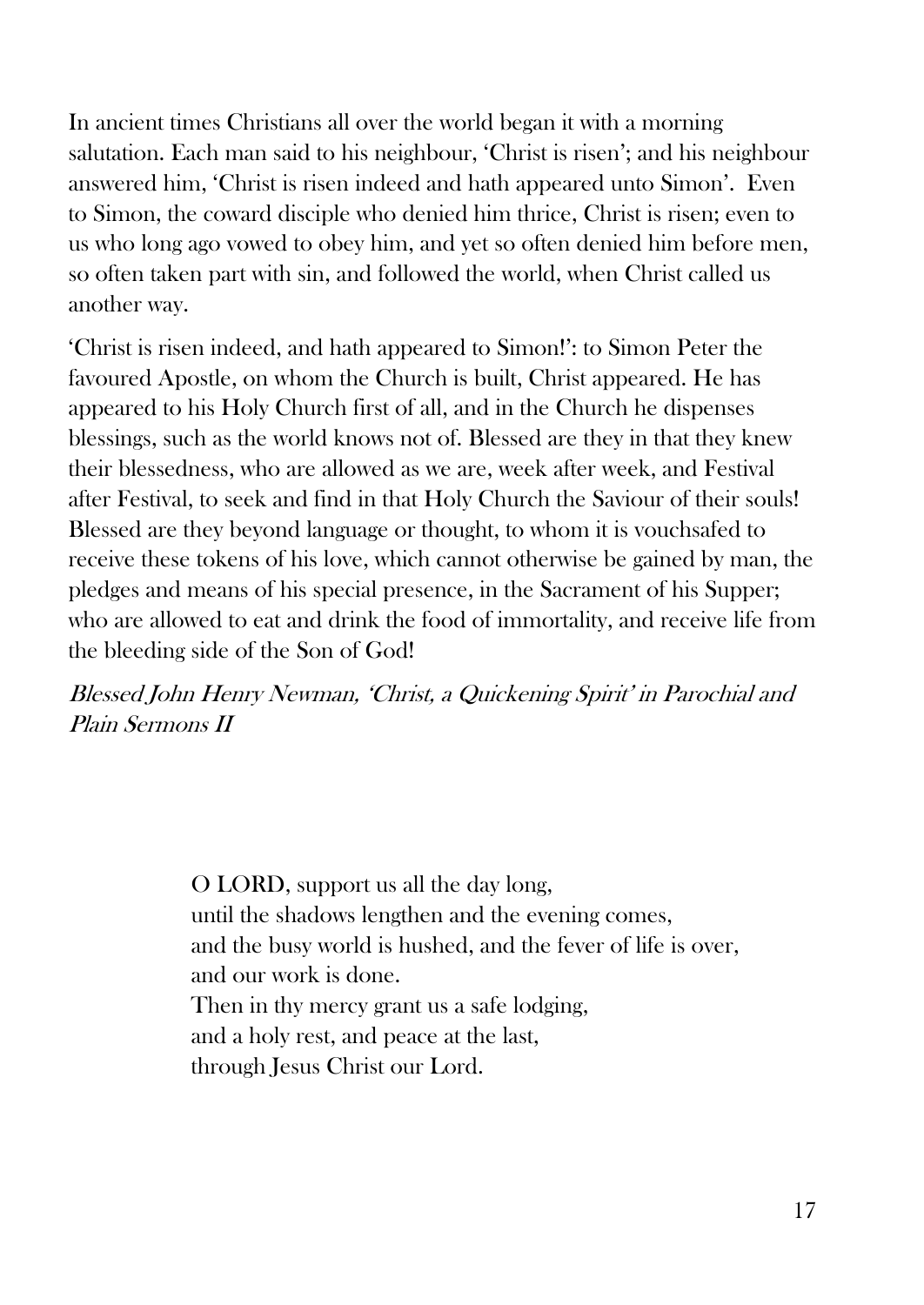#### EVELYN UNDERHILL (1875-1941)

In the first half of the  $20^{\circ}$  century Evelyn Underhill was one of the most widely read writers on spirituality. She moved from agnosticism to faith, but her husband Hubert Stuart Moore was opposed to her desire to become a Catholic. She found what she believed to be a staging post in Anglo-Catholicism, but remained there all her life. Her spiritual mentor from 1921 to 1924 was Baron Friedrich von Hugel who encouraged her to focus her mysticism in Christ.

Both before and after the First World War there was great fascination with philosophy, spirituality and mysticism among British people. Evelyn Underhill was concerned that 'state religion' was out of touch with this deep longing and in her writings sought to popularise an orthodox Christian approach to the spiritual world. She was not without her critics for her attempts to make the mystical life open to ordinary people. Mysticism (1911) and Worship(1936) were among her most influential books.

PSALM 42 (41)Like as the hart desireth the water-brooks

I come now to the many people who, greatly desiring the life of communion with God, find no opportunity for attention to Him in an existence which often lacks privacy and is conditioned by ceaseless household duties, exacting professional responsibilities or long hours of work. The great spiritual teachers, who are not nearly so aloof from normal life as those who do not read them suppose, have often dealt with this situation, which is not quite new, though it seems to press with peculiar weight upon ourselves. They all make the same answer: that what is asked of us is not necessarily a great deal of time devoted to what we regard as spiritual things, but the constant offering of our wills to God, so that the practical duties which fill most of our days can become part of His order and be given spiritual worth. So Père Grou, whose writings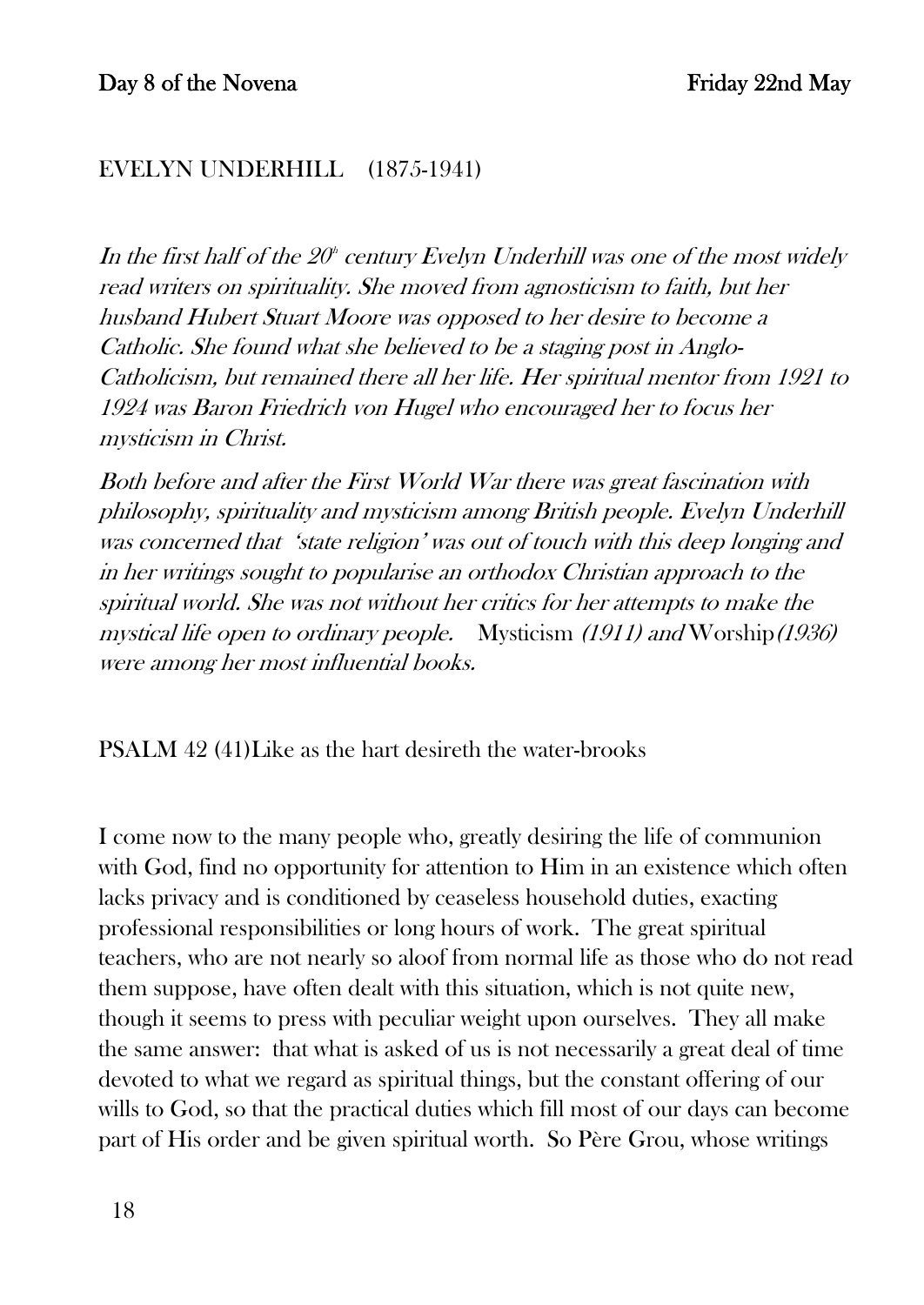are among the best and most practical guides to the spiritual life that we possess, says, "We are always praying, when we are doing our duty and turning it into work for God." He adds that among the things which we should regard as spiritual in this sense are our household or professional work, the social duties of our station, friendly visits, kind actions, and small courtesies, and also necessary recreation of body and of mind, so long as we link all these by intention with God….

So those who wonder where they are to begin might begin here, by trying to give spiritual quality to every detail of their everyday lives, whether those lives are filled with a constant succession of home duties, or form part of the great systems of organized industry or public service, or are devoted to intellectual or artistic end…

Evelyn Underhill - Lecture 4

Almighty and eternal God, who gave to Evelyn Underhill a great love of souls, and a longing that all might know the spiritual riches of the Church, both East and West: help us constantly to offer our wills to you, so that each day may be lived for your glory, and everything be turned to your service. Through Jesus Christ our Lord.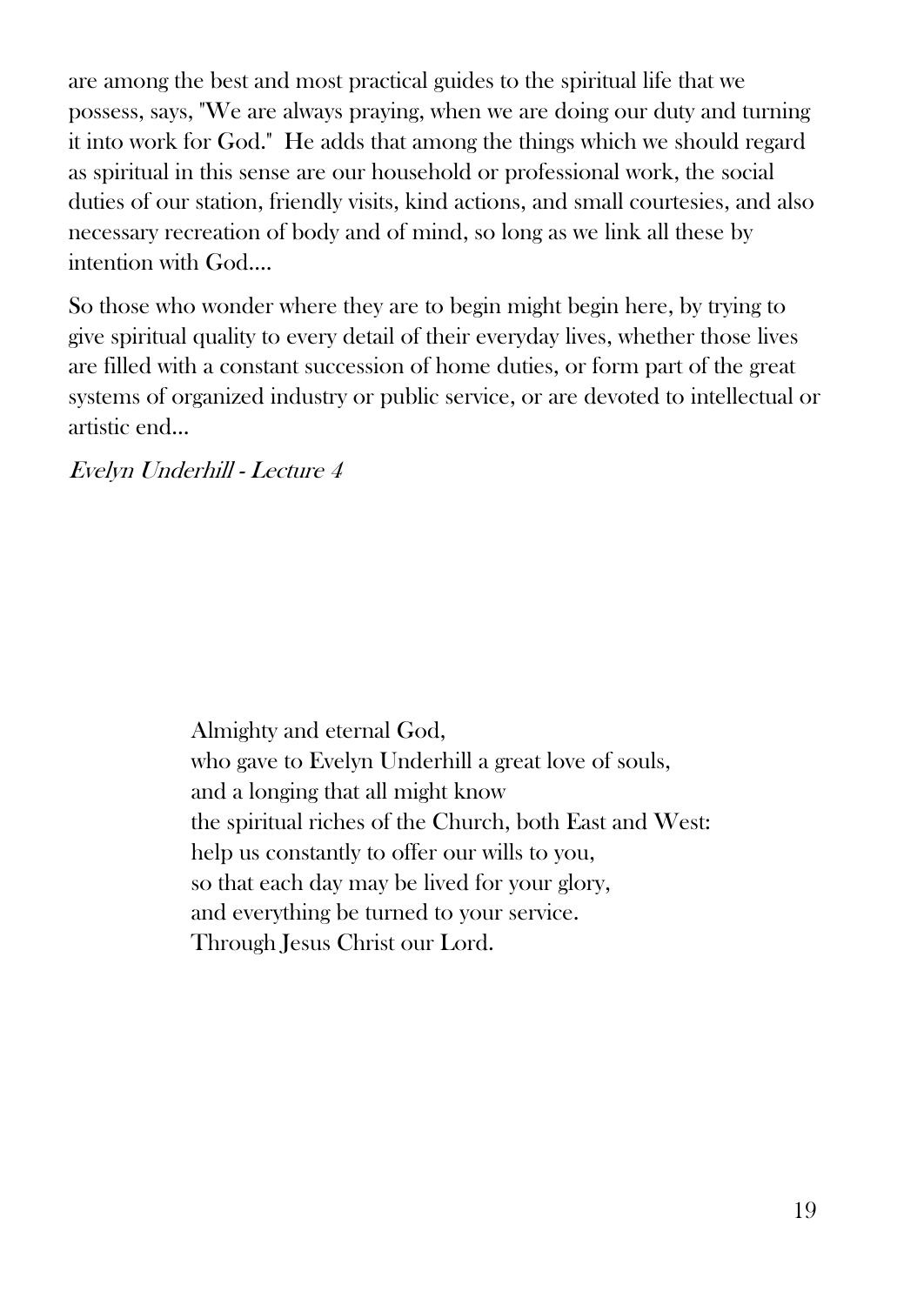#### MICHAEL RAMSEY (1904-1988)

Arthur Michael Ramsey was born in 1904, and became 100th Archbishop of Canterbury in 1961. He longed for the unity of the Church: he did much to build relationships between the Church of England and the Eastern Churches, and was disappointed when plans for union between Anglicans and Methodists failed. In 1966 he became the first Archbishop of Canterbury in modern times to make a formal visit to the Vatican. Pope Paul VI took off his own episcopal ring and gave it to Ramsey, who wore it until the day he died. The ring is now worn whenever Archbishops visit the Vatican. Shy and considered by some to be eccentric, Ramsey was a man of deep spirituality and highly regarded as a retreat conductor. He was unafraid in speaking out against the social injustices of his day. Some of his most moving and powerful words were given as ordination charges to the clergy of Durham when he was Bishop there from 1952 to 1956. He died in 1988; in his memorial address Owen Chadwick said: 'He did not think that there was enough quiet in the world. To realise God you need silence.'

PSALM 139 (138) O Lord, thou hast searched me out and known me

Oh, the simplicity of St Paul's words: 'take heed to thyself'. See yourself as you really are, as a creature made by God in his own image: 'thy hands have made me and fashioned me', 'I will thank thee for I am fearfully and wonderfully made.' Recover the realisation that from God you come, to God you belong, and to God you go. Take heed to the meaning of the self before its Creator… Know yourself with your idols and your failures exposed in the presence of a creator who made you for himself, and who sees below the idols and the failures your longing for him. And likewise in the years which follow, take heed to thyself again, deliberately, regularly. It will not be easy. Not only will the round of ceaseless business in Church and Parish hinder you, but (and here is the more subtle danger) the devout practices of prayer and office and penitence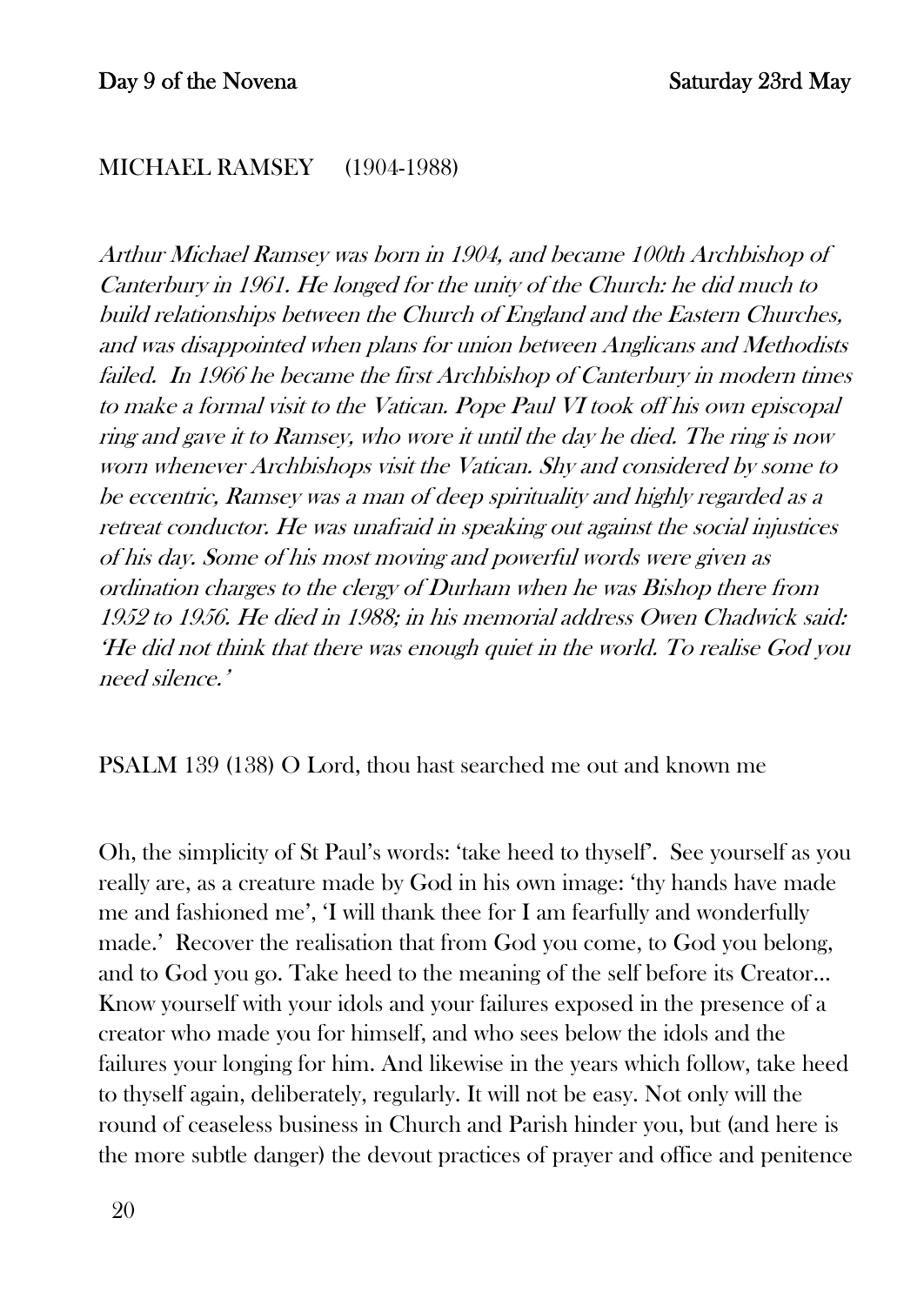can themselves be twisted into a sort of busyness which can hide you from yourself in an aroma of professional piety. So the need is for spaces of quietness in which you see yourself as you are, in the presence of the Creator who made you... Take heed to thyself, that self which can deceive unless it is revealed in naked simplicity before its God.

(Ordination Charge, from Durham Essays and Addresses, 1956, London: SPCK)

> O God our Creator, from whom we come and to whom we belong, give us spaces of quietness where we may stand in your presence in simplicity of heart. You know our longing for you; grant us also a longing for the unity of your Church, that as you have made us in your image we may grow into your likeness in love for all those within the Body of your Son who lives and reigns with you in the unity of the Holy Spirit, God, for ever and ever. Amen.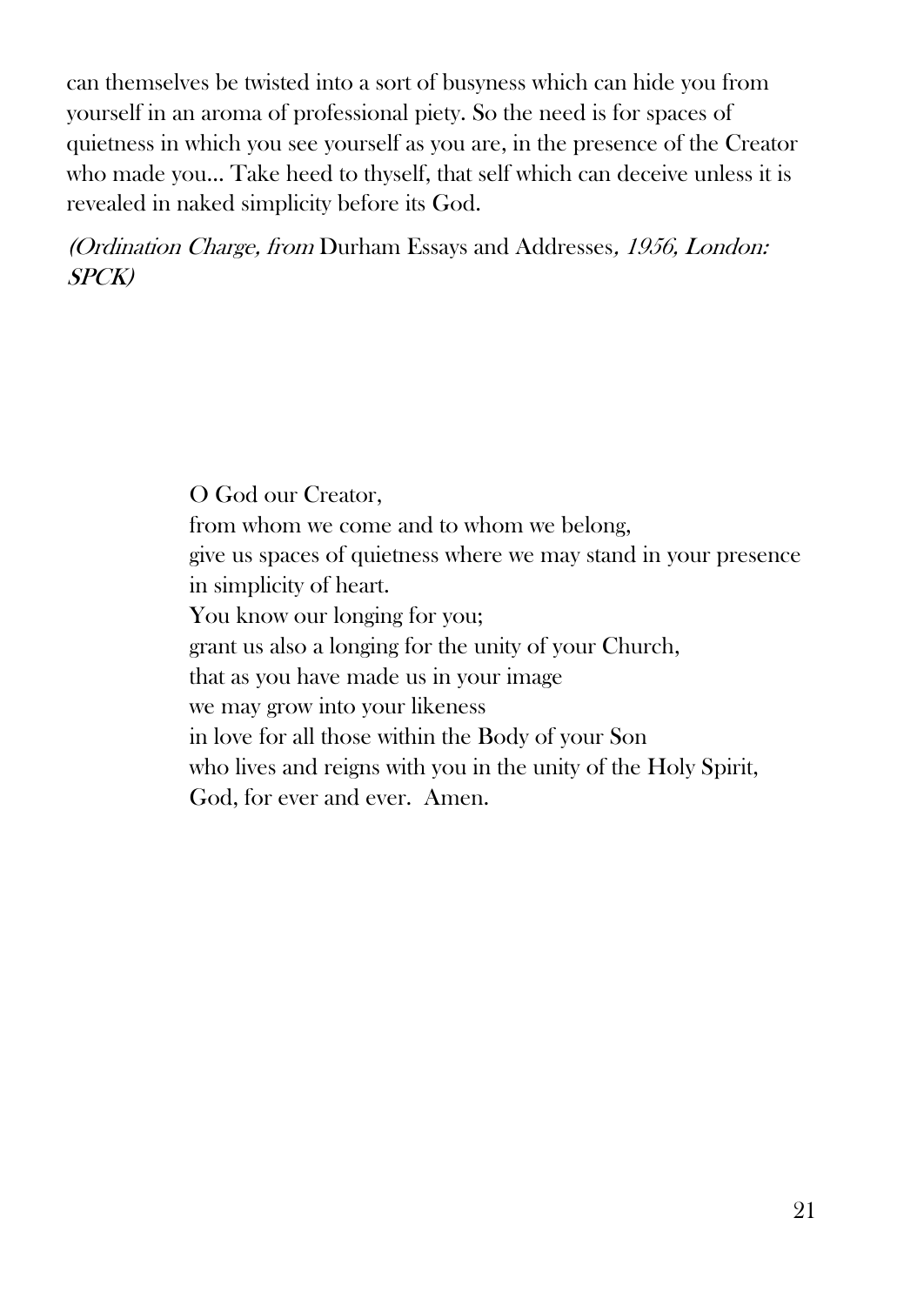Publication of this Novena booklet has been made possible by a generous grant from the Friends of the Ordinariate of Our Lady of Walsingham

The Friends of the Ordinariate of Our Lady of Walsingham was established in 2011 to assist with the work of the Personal Ordinariate of Our Lady of Walsingham in England and Wales through both practical and financial support. The Friends of the Ordinariate was also established in order to raise awareness of the Ordinariate's life and mission within the wider Catholic community.

The Friends of the Ordinariate is a registered charity (number 1142667); donations are gratefully received from individuals and organisations who share in the Holy See's vision of Christian Unity, which has been made manifest in the Ordinariate of Our Lady of Walsingham.

http://friendsoftheordinariate.org.uk/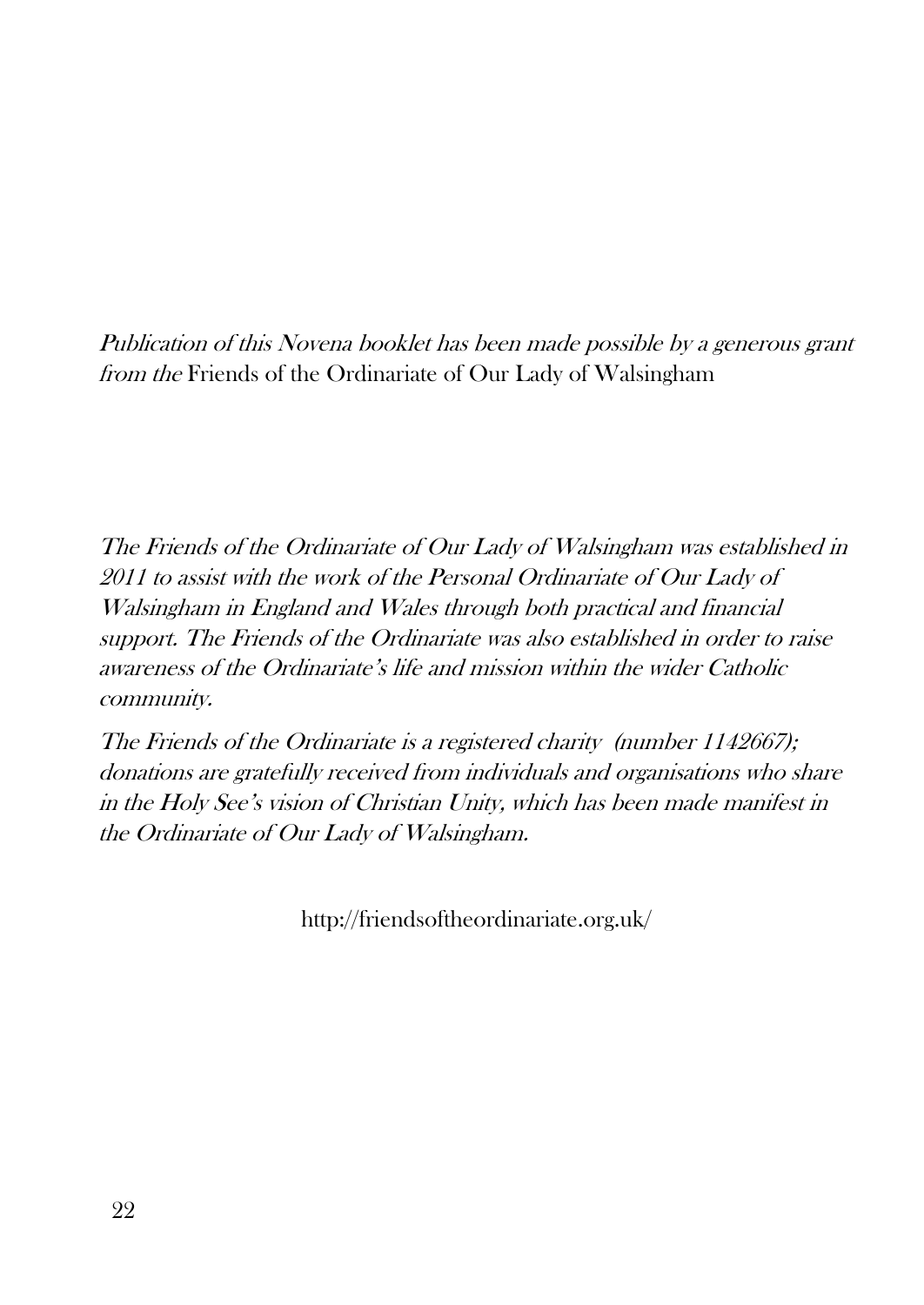#### A SHORT OFFICE

Continued from page 2

#### COLLECT for the *Called to be Holy* Novena

 God, who as at this time didst teach the hearts of thy faithful people, by the sending to them the light of thy Holy Spirit; Grant us by the same Spirit to have a right judgment in all things, and evermore to rejoice in his holy comfort; Through the merits of Christ Jesus our Saviour, who liveth and reigneth with thee, in the unity of the same Spirit, ever one God, world without end. Amen.

 May the souls of the faithful, through the mercy of God, rest in peace. Amen

or

 May the Lord bless us, may he keep us from all evil and bring us to everlasting life. Amen.